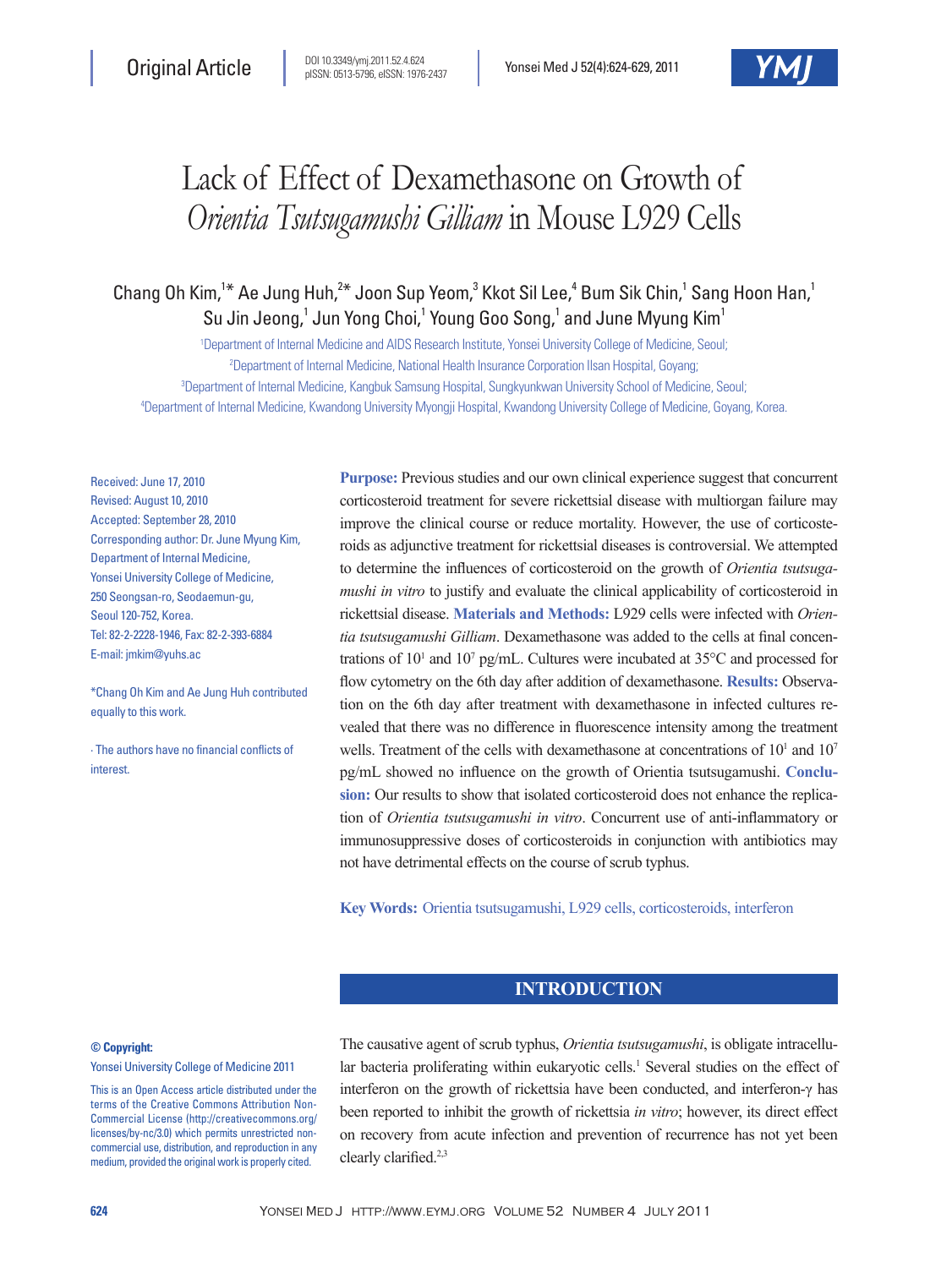Supplemental administration of corticosteroids for rickettsial diseases is still controversial, and definitive data to substantiate its beneficial or detrimental effects are not sufficient. Physicians can be confronted with the dilemma of initiating immunosuppressive corticosteroid treatment in a critically ill patient, for which the tentative diagnoses include immunologically mediated anemia and/or immunitymediated thrombocytopenia or severe rickettsial disease.4

Indeed, in some studies, the simultaneous administration of corticosteroid to severe rickettsia-infected patients with concomitant multiorgan impairment has been reported to be of help to the improvement of the clinical course or reduction of mortality.4-6 But in a clinical course, the direct effects of drugs and many diverse factors may be involved and it is difficult to evaluate the pure effect of drugs in clinical studies. The possibility that corticosteroids could stimulate the proliferation of pathogens in some infectious diseases could be a limiting factor to the additional administration of corticosteroids.4

Therefore, we objectively evaluated the effects of the administration of corticosteroids on the growth rate of *Orientia tsutsugamushi* in an L929 cell line infected *in vitro*.

# **MATERIALS AND METHODS**

#### **Cell culture**

Murine L929 cells provided by the American Type Culture Collection (CCL1, Rockville, MD, USA) and kept at the Department of Microbiology and Immunology at Seoul National University were obtained and used. L929 cells were cultured in Dulbecco's modified Eagle's medium (DMEM, Gibco BRL, Grand Island, NY, USA) containing 10% (vol/ vol) fetal bovine serum (FBS), penicillin (100 unit/mL), streptomycin (100 μg/mL), and 2 mM L-Glutamine in a  $37^{\circ}$ C incubator maintained  $5\%$  CO<sub>2</sub>. When the cells grew and covered 80-90% of the bottom of culture flasks, they were either infected with rickettsia or a subculture was performed.

#### **Rickettsia**

In 6-well plates (Corning Glass Works, Corning, NY, USA), 106 cells per well were added, cultured for 24-36 hr, and the L929 cells formed a monolayer that was infected with *Orientia tsutsugamushi Gilliam* at a density of 0.5 particle per cell. Subsequently, DMEM medium was added, containing 5% FBS, the cells were incubated in a 35°C incubator maintained at 5% CO<sub>2</sub>, and the cell proliferation level was examined.

After more than 90% of cells were infected, the cultured L929 cells were collected using a scraper and the collected cell suspension was disrupted by glass dounce (tight piston, Wheaton Inc., Millville, NJ, USA). The disrupted cell solution was centrifuged at 500×g for 5 min, cell debris was removed, and the supernatant was collected. The supernatant was centrifuged at  $1,000 \times g$  for 10 min. Precipitates were collected and resuspended in DMEM medium, aliquoted as 1 mL, stored at -80°C in liquid nitrogen, and used in the experiments.

#### **Antibody and indirect immunofluorescence staining**

Anti-*Orientia tsutsugamushi Gilliam* mouse serum was obtained by injecting C3H mice 2-3 times with rickettsia at 2-week intervals and sampling after 4 weeks. Using an anti-*Orientia tsutsugamushi Gilliam* mouse serum with the titer higher than 1 : 640 and FITC-conjuated goat anti-mouse IgG (Cappel Laboratories, Cochranville, PA, USA) diluted 1 : 100 in PBS, rickettsia-infected cells were stained by indirect immunofluorescent antibody method and examined under a fluorescent microscope (microscope trinocular, Olympus, Tokyo, Japan). Infection levels of the L929 cells were assessed and flow cytometry (FACSCalibur, Becton Dickinson, San Jose, CA, USA) was used to evaluate infected cell proliferation.

#### **Addition of corticosteroids**

To evaluate the effect of corticosteroids on the proliferation of cells themselves, 1 mL DMEM medium containing dexamethasone (Sigma Chemical Co., St. Louis, MO, USA) at final concentrations of  $10^1$ ,  $10^3$ ,  $10^5$ , and  $10^7$  pg/mL was added to the L929 cells cultured as a monolayer in six wells and by varying the culture period, cell viability level was measured by MTT assay and hemocytometer.<sup>7</sup>

To examine the effects of rickettsia infection, rickettsia suspension was added to L929 cells, cultured at 35°C for 1 hr, and under the infected conditions, 1 mL DMEM medium with dexamethasone ( $10<sup>1</sup>$  to  $10<sup>7</sup>$  pg/mL) was added and cultured for six days.

#### **Interferon-γ administration**

Monolayers of L929 cells in 6-well plates (Corning Glass Works, Corning, NY, USA) received maintenance DMEM medium containing an appropriate amount of interferon-γ (Serotec, Oxford, UK) and were incubated for 24 hrs. After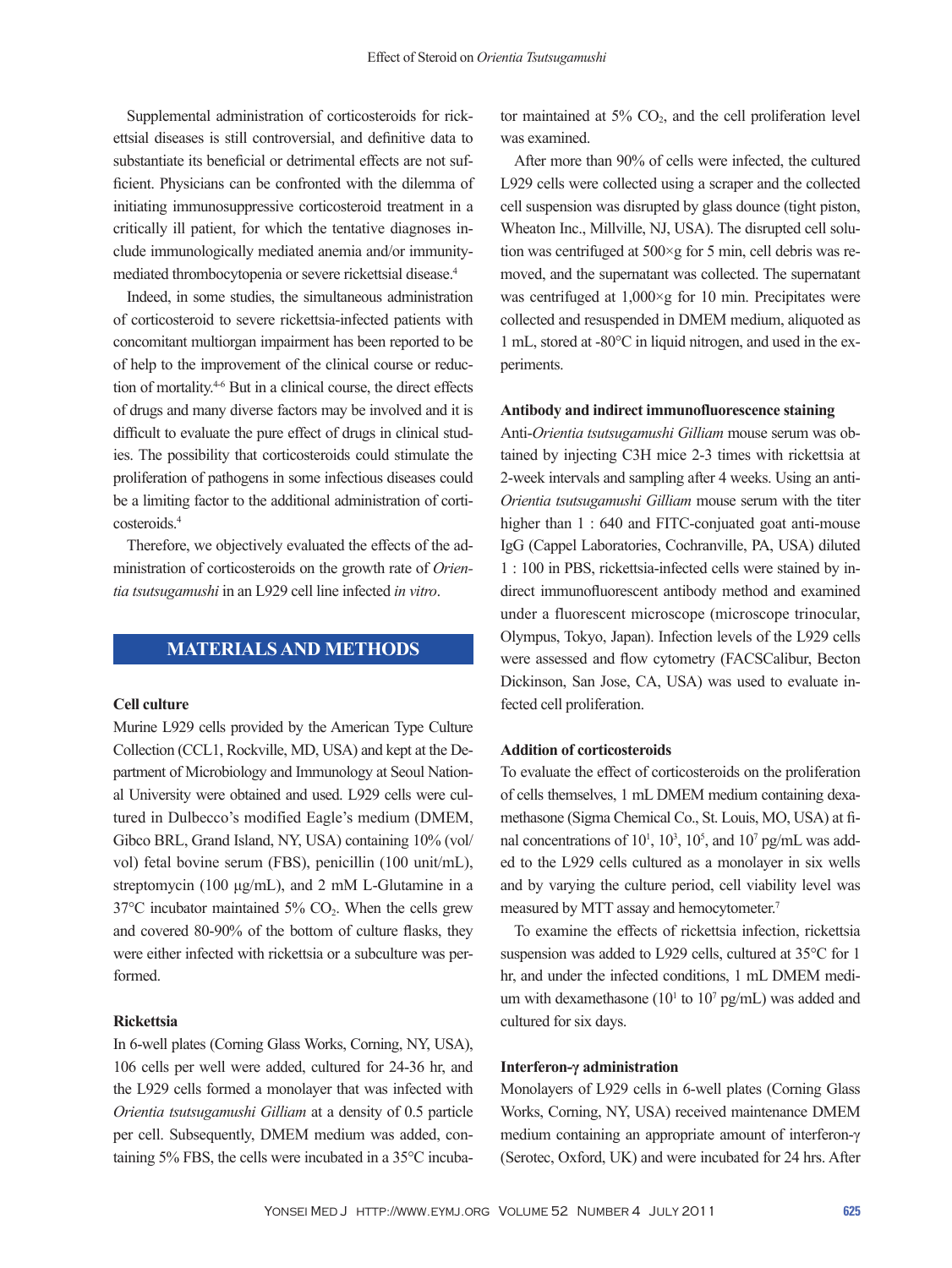aspiration of the medium, the cells were inoculated with the rickettsia at multiplicity of infection and absorbed for 1 hr at 35°C. Unabsorbed rickettsiae were aspirated off, and each culture was fed with 1 mL of maintenance medium containing interferon-γ. Untreated control cultures were inoculated with rickettsia and treated with maintenance medium alone. Cultures were incubated at 35°C and processed for flow cytometry at various intervals.<sup>8</sup>

#### **Preparation of samples used for flow cytometry**

The fixation and staining of cells infected with rickettsia was performed as suggested in previous studies.8,9 Summarizing briefly, after rickettsial infection and addition of corticosteroid, cells cultured for a certain time were washed with PBS, PBS was added to cell precipitates obtained by the dissociation of cells using 0.25% trypsin-0.1% etylene-diamine tetraacetate-PBS, centrifuged, and resuspended to 10<sup>6</sup> cells/ mL. Cell precipitates obtained by centrifugation at 5,000 rpm for 15 sec were resuspended with 4°C PBS 100 μL and -30°C methanol 900 μL was added and kept at -30°C for more than 15 min. These cells were stored at -30°C until staining. As described above, the fixed cells were stained by the indirect immunofluorescent antibody method, washed with PBS, and used for flow cytometry analysis.

### **Flow cytometry measurement**

Rickettsia particles within L929 cells appearing as green fluorescence were measured by EPICS Elite flow cytometer (Coulter Corp., Hialeah, FL, USA) and 20,000 cells were analyzed to find the fluorescence level of each sample. The excitation wave length was 488 nm, and data were presented as fluorescence intensity, the cellular frequency of its log scale.

# **RESULTS**

# **Cellular morphology of L929 cells after** *Orientia tsutsugamushi* **infection and the addition of corticosteroids**

Considering the results of previous studies regarding morphological changes of mouse fibroblasts prior to and after *Orientia tsutsugamushi* infection, uninfected L929 cells, L929 cells infected with *Orientia tsutsugamushi*, and L929 cells treated with corticosteroids after infection were cultured.10 At 24-hr intervals between 24 and 96 hrs, the gross morphology of the L929 cells was examined by phase contrast microscopy. No differences were detected in the number of cells or morphology according to the status of *Orientia tsutsugamushi* infection or corticosteroid doses (Fig. 1).

# **Alteration of growth of L929 cells according to corticosteroid concentration**

To examine the effect of corticosteroids on the proliferation of L929 cells to be infected *Orientia tsutsugamushi*, cells were cultured for 10 days with various concentrations of corticosteroids and the number of cells was checked. The results showed that during 1-7 days of culture, cell proliferation was not affected by the presence or absence of corticosteroid, nor was it influenced by the dosage of corticosteroid (Fig. 2). After day 3, it was observed that cell proliferation decreased markedly because cells were in a fully saturated state.

# **Effect of corticosteroid on** *Orientia tsutsugamushi* **growth?**

Corticosteroid concentration was raised from  $10^1$  pg/mL to 107 pg/mL by 10-fold. The growth level of *Orientia tsutsuga-*



**Fig. 1.** Morphological changes of L929 cells after steroid treatment (phase contrast microscopy, ×100). L929 cells uninfected with O*rientia*  tsutsugamushi (A), infected L929 cells (B), and L929 cells treated with dexamethason 10<sup>5</sup> pg/mL (C) after infection were cultured. At 24-hr intervals from 24 hr to 96 hr, gross morphology of L929 cells was examined by phase contrast microscopy.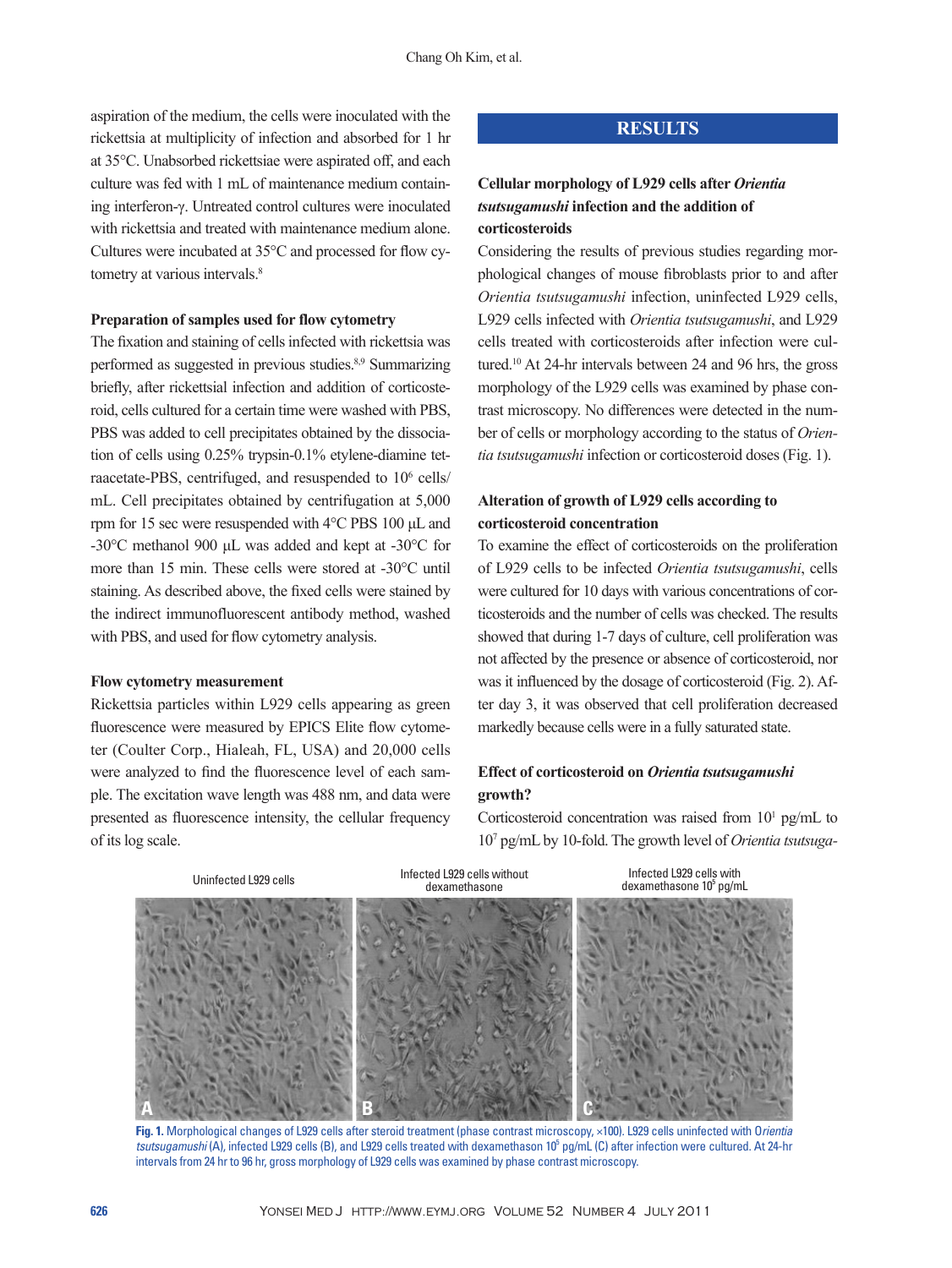

**Fig. 2.** Effect of steroid concentrations on the growth of L929 cells. L929 cells were cultured for 10 days with various concentrations of corticosteroids and the number of cells was enumerated. The results showed that during 1-7 days of culture.



Fig. 3. Effect of steroid on the growth of *Orientia tsutsugamushi*. Corticosteroid concentration was raised from 10<sup>1</sup> pg/mL to 10<sup>7</sup> pg/mL by 10-fold. The growth level of *Orientia tsutsugamushi* was evaluated by flow cytometry.

*mushi* was evaluated by flow cytometry and the results showed that differences in the growth of *Orientia tsutsugamushi* with or without the addition of corticosteroids as well as added dosages were not detected (Fig. 3). To evaluate the reliability of our results, experiments that assessed the effects of interferon on the growth of *Orientia tsutsugamushi* by flow cytometry reported in other studies were used as the control group in our study and, similar to the previously reported results, reduction of the growth of *Orientia tsutsugamushi* in response to interferon-γ administration was confirmed (Fig. 4). $8$ 

# **DISCUSSION**

*Orientia tsutsugamushi* is classified as one species; howev-

er, diverse serotypes are present. Among these, the standard serotyes are Gilliam, Karp, and Kato, with various serotypes having been reported in different countries. In Korea, Gilliam, Karp, and Boryung are the major serotypes, and the Boryung serotype has been isolated most abundantly.<sup>11</sup> As shown by recent clinical studies, the clinical manifestation of patients and laboratory results are differ greatly and opinions suggesting that this is due to serological differences have been reported. In the literature, all previous reported deaths were caused by the Gilliam serotype. This suggests the possibility that the severity of clinical manifestation is influenced by serotype.12,13 The Gilliam serotype associated with severe rickettsial disease was used in our experiments because the use of corticosteroids was considered in cases suspected to be severe rickettsial disease. Although it was not shown in our results, similar results have been ob-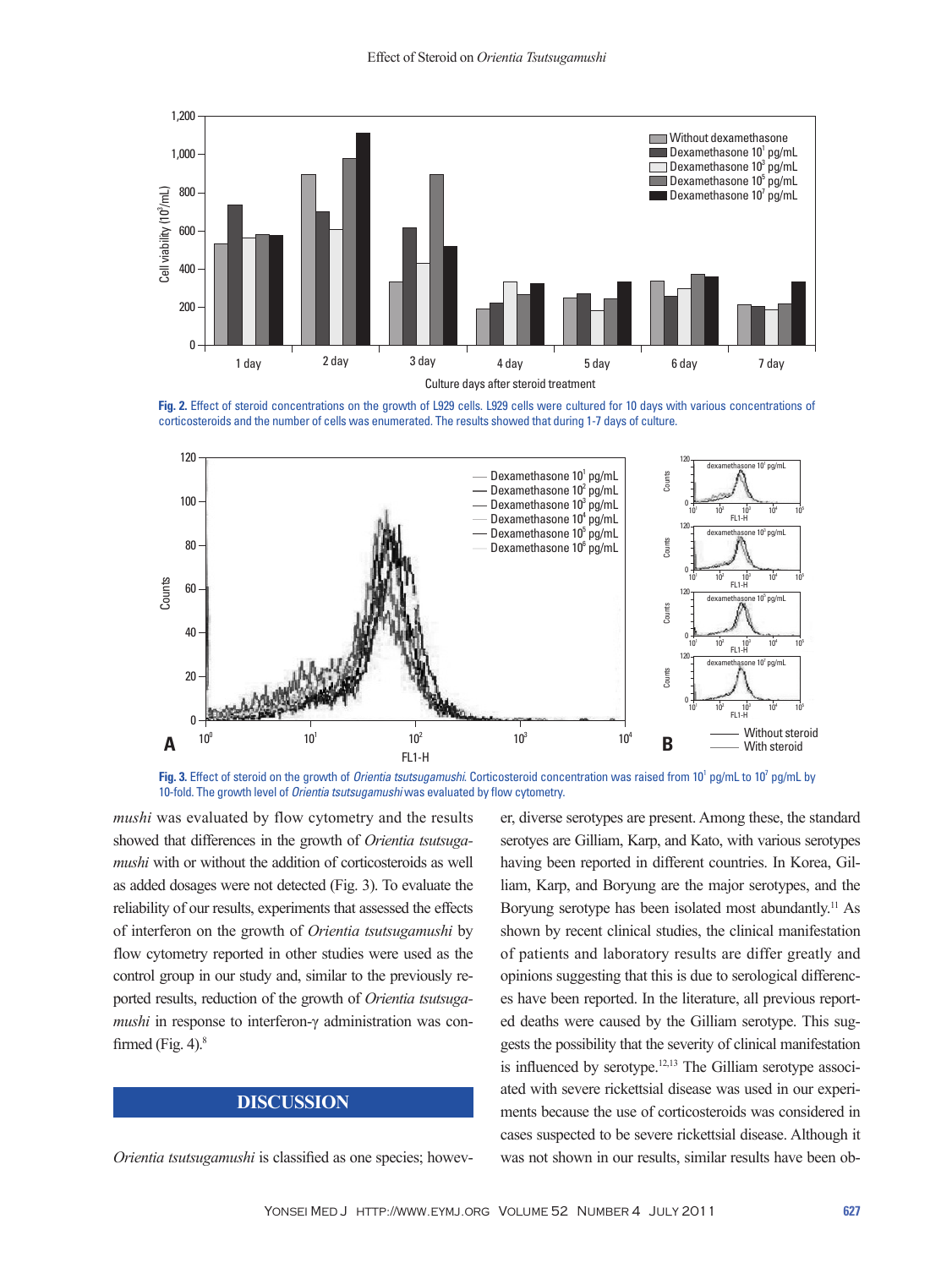

**Fig. 4.** Effect of IFN-γ on the growth of *Orientia tsutsugamushi*. To evaluate the stability of our results, experiments that assessed the effect of interferon-γ on the growth of *Orientia tsutsugamushi* by flow cytometry were used as the control group.

tained in experiments using the Karp serotype.

For the treatment of scrub typhus, administration of 100 mg of doxycycline twice a day for 3-7 days is recommended.14 This treatment has been reported to have excellent results, and the mortality rate has decreased noticeably from 50% before use of antibiotics was introduced. Recently, in the northern area of Thailand, *Orientia tsutsugamushi* pathogen showing resistance to doxycyclin was isolated and showed a tendency of delayed response to antibiotics, but this did not raise mortality.<sup>15</sup> Although not frequently encountered, other substitutions could not be suggested for severe rickettsial diseases besides antibiotic and conservative treatments. In some patients, progression to severe infection with involvement of major organs (such as resulting in encephalitis, myocarditis, kidney injury, and interstitial pneumonitis) occurred before the antibiotics took effect. Administration of corticosteroid to such patients showed inconsistent results.16 In severe rickettsial disease with immune mediated thrombocytopenia and hemolytic anemia, it is difficult for physicians to decide to use corticosteroids at the immunosuppressive prednisolone dose (2.0 mg/kg).4

In terms of the use of corticosteroids for bacterial diseases, the most investigated area is septic shock. Prior to the 1940s, corticosteroid treatment had been administered empirically to severe septic shock patients. Upon summarizing the results of clinical studies conducted for the objective evaluation of effects, its effects remian unclear.17,18 Despite these results, in catecholamine-dependent septic shock, lowdose corticosteroid treatments have been continuously investigated because of relative adrenal function deterioration,

peripheral steroid resistance, etc. Recently, effects on the improvement of symptoms, disease duration, and mortality have been reported.19 However, in severe sepsis, short-term administration of high-dose corticosteroids is not recommended except in cases such as typhoid fever, pneumocystitis carinii pneumonia in acquired immune deficiency syndrome, or bacterial encephalomeningitis in children.<sup>20</sup> The outcome of treatment with corticosteroids in bacterial infections is difficult to discuss completely. Time of administration, dosage, maintenance time of corticosteroids as well as antibiotics, causative pathogens, and characteristics of the infectious disease should be considered.

In rickettsial diseases, administration of corticosteroids is frequently applied to Rocky Mountain Spotted Fever (RMSF) that shows ocular symptoms including uveitis, ocular hemorrhage, exudate retinosis, etc.21 In addition, it has been reported that in severe RMSF infection accompanying initial endotoxemia, hyperazotemia, or hypoproteinemia, cases in which cortisone and antibiotics were administered together had better treatment outcomes than those cases treated with antibiotics alone.<sup>5</sup> There have been animal-modeled experiments to show the theoretical basis for this. Because of the similarity of diseases between humans and dogs, *Rickettsia rickettsii* infected animal models with the using dogs is a proper methodology for human infection research.22 Based on recent animal-modeled research on corticosteroid adjuvant therapy, it has been reported that concurrent use of corticosteroids and doxycycline confers no clinically relevant detrimental effects.<sup>4</sup>

However, when we tried to apply positive treatment re-